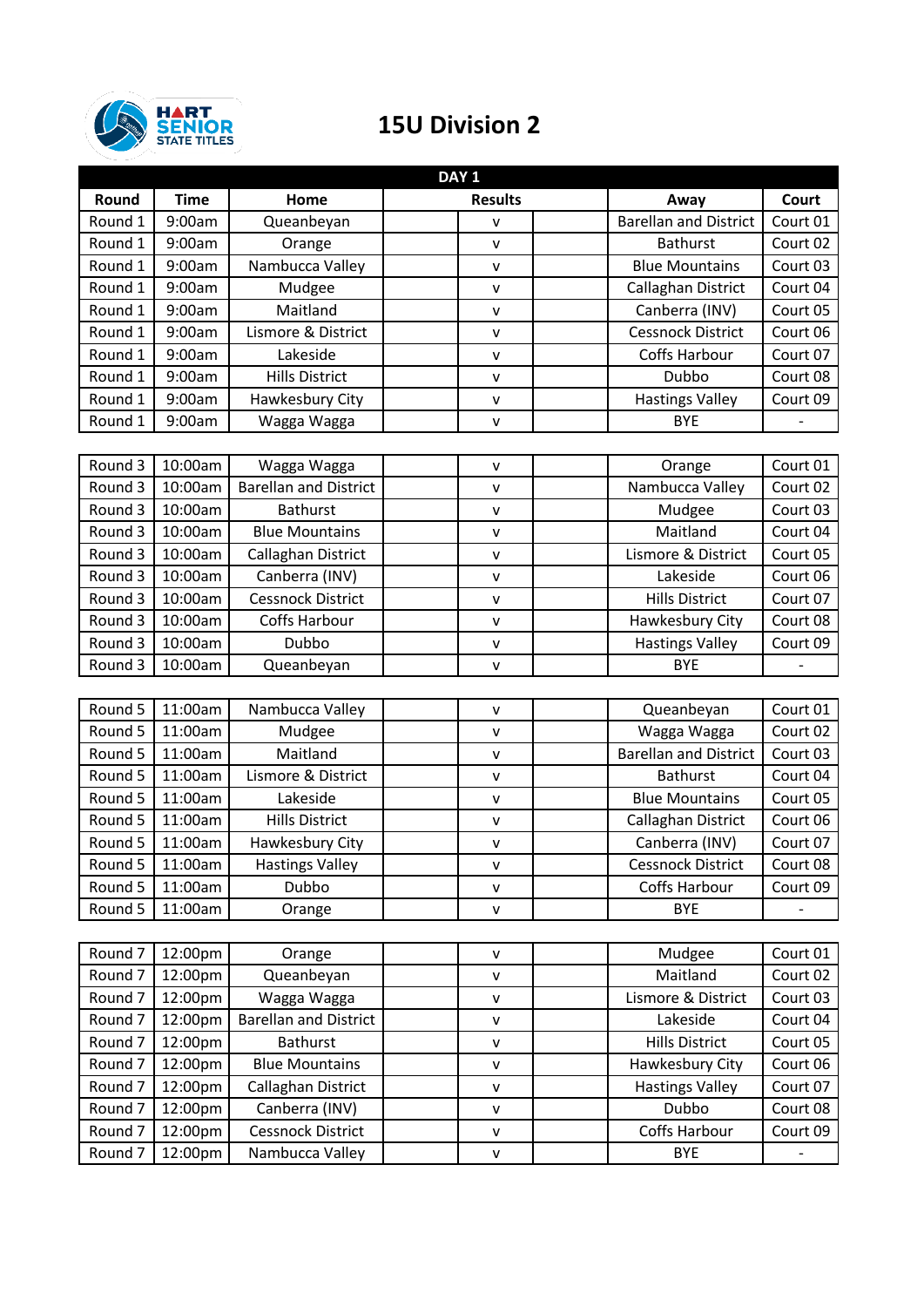| Round 9  | 1:00 <sub>pm</sub> | Maitland                     | $\mathsf{v}$ | Nambucca Valley              | Court 01 |
|----------|--------------------|------------------------------|--------------|------------------------------|----------|
| Round 9  | 1:00 <sub>pm</sub> | Lismore & District           | V            | Orange                       | Court 02 |
| Round 9  | 1:00 <sub>pm</sub> | Lakeside                     | $\mathsf{V}$ | Queanbeyan                   | Court 03 |
| Round 9  | 1:00 <sub>pm</sub> | <b>Hills District</b>        | $\mathsf{v}$ | Wagga Wagga                  | Court 04 |
| Round 9  | 1:00pm             | Hawkesbury City              | $\mathsf{V}$ | <b>Barellan and District</b> | Court 05 |
| Round 9  | 1:00 <sub>pm</sub> | <b>Hastings Valley</b>       | $\mathsf{V}$ | <b>Bathurst</b>              | Court 06 |
| Round 9  | 1:00 <sub>pm</sub> | Dubbo                        | $\mathsf{v}$ | <b>Blue Mountains</b>        | Court 07 |
| Round 9  | 1:00 <sub>pm</sub> | Coffs Harbour                | $\mathsf{V}$ | Callaghan District           | Court 08 |
| Round 9  | 1:00pm             | <b>Cessnock District</b>     | $\mathsf{v}$ | Canberra (INV)               | Court 09 |
| Round 9  | 1:00pm             | Mudgee                       | $\mathsf{v}$ | <b>BYE</b>                   |          |
|          |                    |                              |              |                              |          |
| Round 11 | 2:00 <sub>pm</sub> | Mudgee                       | $\mathsf{v}$ | Lismore & District           | Court 01 |
| Round 11 | 2:00 <sub>pm</sub> | Nambucca Valley              | $\mathsf{V}$ | Lakeside                     | Court 02 |
| Round 11 | 2:00 <sub>pm</sub> | Orange                       | $\mathsf{v}$ | <b>Hills District</b>        | Court 03 |
| Round 11 | 2:00 <sub>pm</sub> | Queanbeyan                   | $\mathsf{V}$ | Hawkesbury City              | Court 04 |
| Round 11 | 2:00pm             | Wagga Wagga                  | $\mathsf{V}$ | <b>Hastings Valley</b>       | Court 05 |
| Round 11 | 2:00pm             | <b>Barellan and District</b> | $\mathsf{v}$ | Dubbo                        | Court 06 |
| Round 11 | 2:00 <sub>pm</sub> | <b>Bathurst</b>              | $\mathsf{V}$ | <b>Coffs Harbour</b>         | Court 07 |
| Round 11 | 2:00pm             | <b>Blue Mountains</b>        | $\mathsf{v}$ | <b>Cessnock District</b>     | Court 08 |
| Round 11 | 2:00 <sub>pm</sub> | Callaghan District           | $\mathsf{V}$ | Canberra (INV)               | Court 09 |
| Round 11 | 2:00 <sub>pm</sub> | Maitland                     | $\mathsf{v}$ | <b>BYE</b>                   |          |
|          |                    |                              |              |                              |          |
| Round 13 | 3:00 <sub>pm</sub> | Lakeside                     | $\mathsf{V}$ | Maitland                     | Court 01 |
| Round 13 | 3:00pm             | <b>Hills District</b>        | $\mathsf{V}$ | Mudgee                       | Court 02 |
| Round 13 | 3:00pm             | Hawkesbury City              | $\mathsf{v}$ | Nambucca Valley              | Court 03 |
| Round 13 | 3:00pm             | <b>Hastings Valley</b>       | $\mathsf{V}$ | Orange                       | Court 04 |
| Round 13 | 3:00 <sub>pm</sub> | Dubbo                        | $\mathsf{v}$ | Queanbeyan                   | Court 05 |
| Round 13 | 3:00pm             | Coffs Harbour                | $\mathsf{v}$ | Wagga Wagga                  | Court 06 |
| Round 13 | 3:00pm             | <b>Cessnock District</b>     | $\mathsf{V}$ | <b>Barellan and District</b> | Court 07 |
| Round 13 | 3:00pm             | Canberra (INV)               | $\mathsf{V}$ | <b>Bathurst</b>              | Court 08 |
| Round 13 | 3:00pm             | Callaghan District           | $\mathsf{v}$ | <b>Blue Mountains</b>        | Court 09 |
|          |                    |                              |              |                              |          |

Round 13 3:00pm Lismore & District v BYE -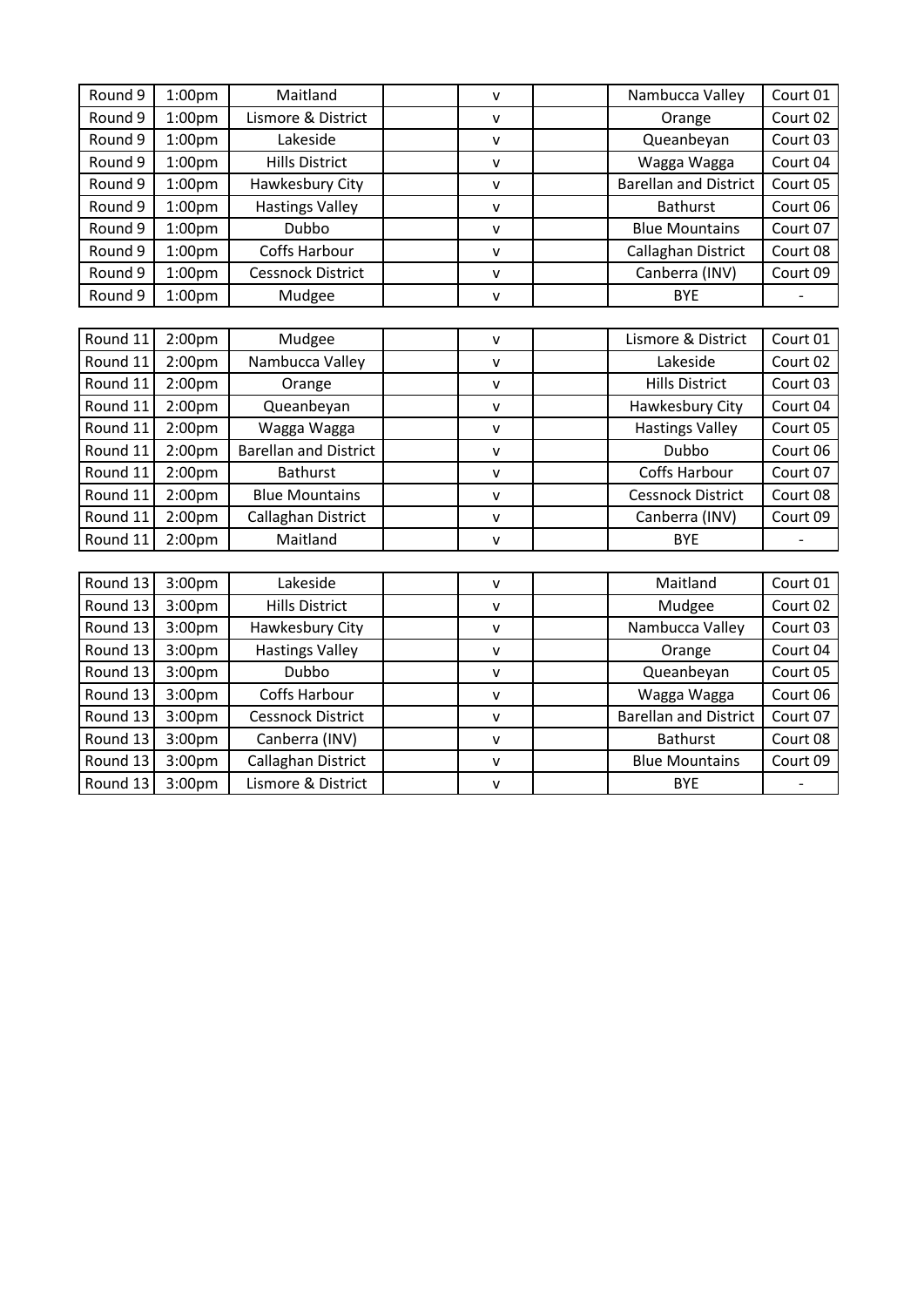| Round 16<br>8:30am<br>Lismore & District<br><b>Hills District</b><br>Court 22<br>v<br>Round 16<br>8:30am<br>Maitland<br>Hawkesbury City<br>Court 23<br>v<br>8:30am<br>Court 24<br>Round 16<br><b>Hastings Valley</b><br>Mudgee<br>v<br>Dubbo<br>Round 16<br>8:30am<br>Nambucca Valley<br>Court 25<br>v<br>8:30am<br>Coffs Harbour<br>Court 26<br>Round 16<br>Orange<br>v |          |
|--------------------------------------------------------------------------------------------------------------------------------------------------------------------------------------------------------------------------------------------------------------------------------------------------------------------------------------------------------------------------|----------|
|                                                                                                                                                                                                                                                                                                                                                                          |          |
|                                                                                                                                                                                                                                                                                                                                                                          |          |
|                                                                                                                                                                                                                                                                                                                                                                          |          |
|                                                                                                                                                                                                                                                                                                                                                                          |          |
|                                                                                                                                                                                                                                                                                                                                                                          |          |
| 8:30am<br>Cessnock District<br>Round 16<br>Queanbeyan<br>V                                                                                                                                                                                                                                                                                                               | Court 27 |
| Round 16<br>8:30am<br>Wagga Wagga<br>Canberra (INV)<br>Court 28<br>v                                                                                                                                                                                                                                                                                                     |          |
| <b>Barellan and District</b><br>Round 16<br>8:30am<br>Callaghan District<br>Court 29<br>$\mathsf{v}$                                                                                                                                                                                                                                                                     |          |
| <b>Blue Mountains</b><br>Round 16<br>8:30am<br><b>Bathurst</b><br>Court 30<br>v                                                                                                                                                                                                                                                                                          |          |
| Round 16<br>8:30am<br>Lakeside<br><b>BYE</b><br>v                                                                                                                                                                                                                                                                                                                        |          |
|                                                                                                                                                                                                                                                                                                                                                                          |          |
| Round 18<br>Court 22<br>9:30am<br>Hawkesbury City<br>Lakeside<br>$\mathsf{V}$                                                                                                                                                                                                                                                                                            |          |
| Round 18<br>9:30am<br>Lismore & District<br>Court 23<br><b>Hastings Valley</b><br>$\mathsf{v}$                                                                                                                                                                                                                                                                           |          |
| Round 18<br>Dubbo<br>9:30am<br>Court 24<br>Maitland<br>v                                                                                                                                                                                                                                                                                                                 |          |
| 9:30am<br>Coffs Harbour<br>Court 25<br>Round 18<br>Mudgee<br>v                                                                                                                                                                                                                                                                                                           |          |
| 9:30am<br>Court 26<br>Round 18<br><b>Cessnock District</b><br>Nambucca Valley<br>v                                                                                                                                                                                                                                                                                       |          |
| Court 27<br>Round 18<br>9:30am<br>Canberra (INV)<br>Orange<br>$\mathsf{v}$                                                                                                                                                                                                                                                                                               |          |
| Round 18<br>9:30am<br>Callaghan District<br>Court 28<br>Queanbeyan<br>v                                                                                                                                                                                                                                                                                                  |          |
| 9:30am<br>Court 29<br>Round 18<br><b>Blue Mountains</b><br>Wagga Wagga<br>v                                                                                                                                                                                                                                                                                              |          |
| <b>Barellan and District</b><br>Round 18<br>9:30am<br><b>Bathurst</b><br>Court 30<br>v                                                                                                                                                                                                                                                                                   |          |
| Round 18<br>9:30am<br><b>Hills District</b><br><b>BYE</b><br>v                                                                                                                                                                                                                                                                                                           |          |
|                                                                                                                                                                                                                                                                                                                                                                          |          |
| 10:30am<br>Court 22<br>Round 20<br><b>Hills District</b><br><b>Hastings Valley</b><br>V                                                                                                                                                                                                                                                                                  |          |
| Round 20<br>10:30am<br>Lakeside<br>Dubbo<br>Court 23<br>v                                                                                                                                                                                                                                                                                                                |          |
| Coffs Harbour<br>Round 20<br>10:30am<br>Lismore & District<br>Court 24<br>٧                                                                                                                                                                                                                                                                                              |          |
| 10:30am<br>Round 20<br>Maitland<br><b>Cessnock District</b><br>Court 25<br>v                                                                                                                                                                                                                                                                                             |          |
| 10:30am<br>Court 26<br>Round 20<br>Canberra (INV)<br>Mudgee<br>v                                                                                                                                                                                                                                                                                                         |          |
| Round 20<br>Nambucca Valley<br>Court 27<br>10:30am<br>Callaghan District<br>v                                                                                                                                                                                                                                                                                            |          |
| 10:30am<br>Court 28<br>Round 20<br><b>Blue Mountains</b><br>Orange<br>V                                                                                                                                                                                                                                                                                                  |          |
| Round 20<br>10:30am<br>Queanbeyan<br>Court 29<br><b>Bathurst</b><br>$\mathsf{v}$                                                                                                                                                                                                                                                                                         |          |
| Round 20<br>10:30am<br>Wagga Wagga<br><b>Barellan and District</b><br>Court 30<br>v                                                                                                                                                                                                                                                                                      |          |
| Round 20<br>10:30am<br>Hawkesbury City<br><b>BYE</b><br>v                                                                                                                                                                                                                                                                                                                |          |
|                                                                                                                                                                                                                                                                                                                                                                          |          |
| Court 22<br>Round 22<br>11:30am<br>Dubbo<br>Hawkesbury City<br>v                                                                                                                                                                                                                                                                                                         |          |
| Round 22<br>11:30am<br>Coffs Harbour<br><b>Hills District</b><br>Court 23<br>v                                                                                                                                                                                                                                                                                           |          |
| Court 24<br>Round 22<br>Cessnock District<br>Lakeside<br>11:30am<br>v                                                                                                                                                                                                                                                                                                    |          |
| Round 22<br>11:30am<br>Lismore & District<br>Court 25<br>Canberra (INV)<br>v                                                                                                                                                                                                                                                                                             |          |
| Callaghan District<br>Court 26<br>Round 22<br>11:30am<br>Maitland<br>v                                                                                                                                                                                                                                                                                                   |          |
| Round 22<br>Court 27<br>11:30am<br><b>Blue Mountains</b><br>Mudgee<br>v                                                                                                                                                                                                                                                                                                  |          |
| Nambucca Valley<br>Round 22<br>11:30am<br><b>Bathurst</b><br>Court 28<br>v                                                                                                                                                                                                                                                                                               |          |
| Court 29<br>Round 22<br>11:30am<br><b>Barellan and District</b><br>Orange<br>v                                                                                                                                                                                                                                                                                           |          |
| Round 22<br>Court 30<br>11:30am<br>Wagga Wagga<br>Queanbeyan<br>V                                                                                                                                                                                                                                                                                                        |          |
| <b>Hastings Valley</b><br>Round 22<br>11:30am<br><b>BYE</b><br>V                                                                                                                                                                                                                                                                                                         |          |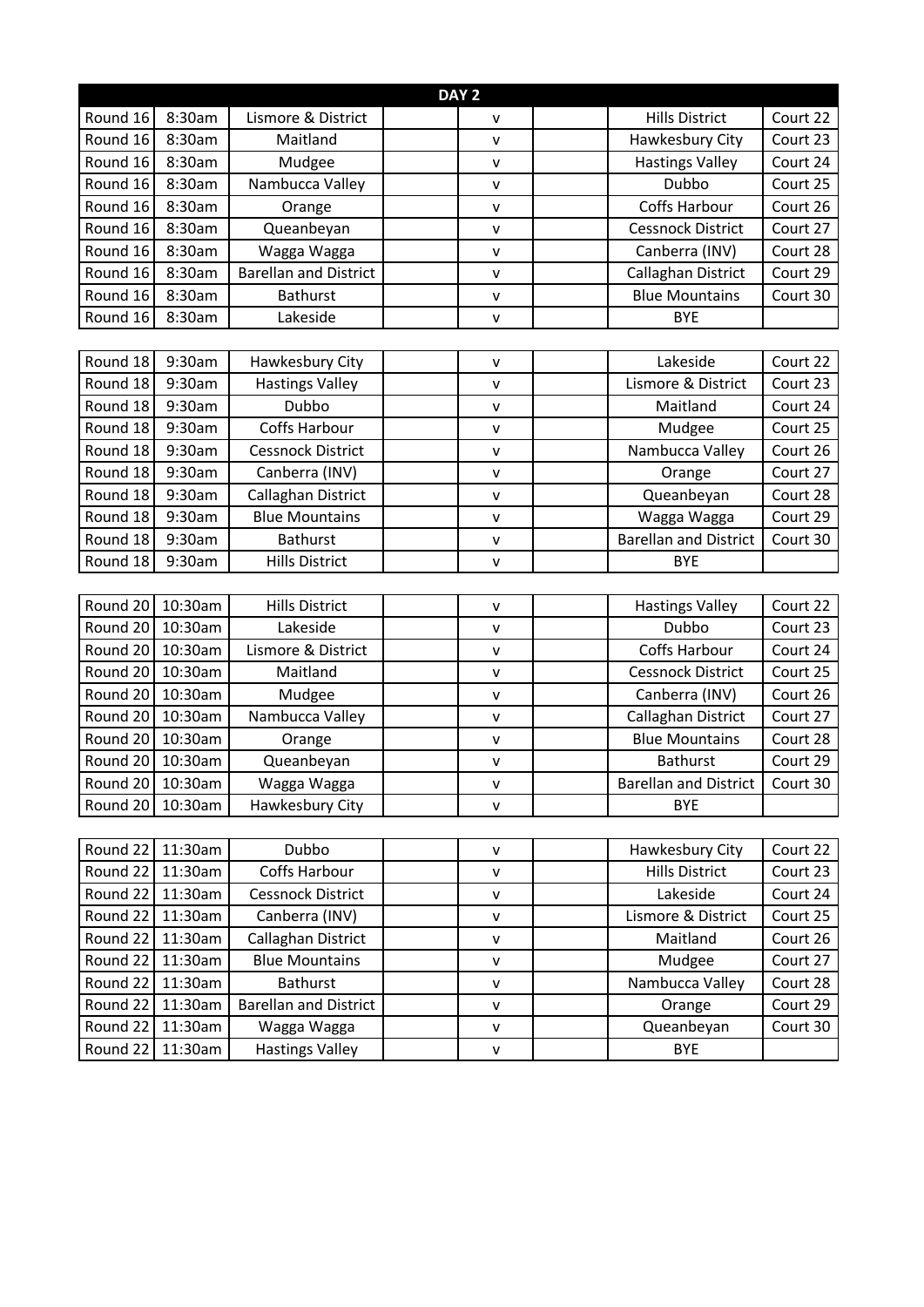| Round 24 | 12:30pm            | <b>Hastings Valley</b>       | v            | Coffs Harbour                | Court 22 |
|----------|--------------------|------------------------------|--------------|------------------------------|----------|
| Round 24 | 12:30pm            | Hawkesbury City              | $\mathsf{v}$ | <b>Cessnock District</b>     | Court 23 |
| Round 24 | 12:30pm            | <b>Hills District</b>        | v            | Canberra (INV)               | Court 24 |
| Round 24 | 12:30pm            | Lakeside                     | v            | Callaghan District           | Court 25 |
| Round 24 | 12:30pm            | Lismore & District           | $\mathsf{v}$ | <b>Blue Mountains</b>        | Court 26 |
| Round 24 | 12:30pm            | Maitland                     | $\mathsf{v}$ | <b>Bathurst</b>              | Court 27 |
| Round 24 | 12:30pm            | Mudgee                       | v            | <b>Barellan and District</b> | Court 28 |
| Round 24 | 12:30pm            | Nambucca Valley              | $\mathsf{v}$ | Wagga Wagga                  | Court 29 |
| Round 24 | 12:30pm            | Orange                       | $\mathsf{v}$ | Queanbeyan                   | Court 30 |
| Round 24 | 12:30pm            | Dubbo                        | $\mathsf{V}$ | <b>BYE</b>                   |          |
|          |                    |                              |              |                              |          |
| Round 26 | 1:30 <sub>pm</sub> | Cessnock District            | $\mathsf{v}$ | Dubbo                        | Court 22 |
| Round 26 | 1:30 <sub>pm</sub> | Canberra (INV)               | $\mathsf{v}$ | <b>Hastings Valley</b>       | Court 23 |
| Round 26 | 1:30 <sub>pm</sub> | Callaghan District           | v            | Hawkesbury City              | Court 24 |
| Round 26 | 1:30 <sub>pm</sub> | <b>Blue Mountains</b>        | v            | <b>Hills District</b>        | Court 25 |
| Round 26 | 1:30 <sub>pm</sub> | <b>Bathurst</b>              | v            | Lakeside                     | Court 26 |
| Round 26 | 1:30 <sub>pm</sub> | <b>Barellan and District</b> | $\mathsf{v}$ | Lismore & District           | Court 27 |
| Round 26 | 1:30 <sub>pm</sub> | Wagga Wagga                  | v            | Maitland                     | Court 30 |
| Round 26 | 1:30pm             | Queanbeyan                   | $\mathsf{v}$ | Mudgee                       | Court 28 |
| Round 26 | 1:30 <sub>pm</sub> | Orange                       | $\mathsf{v}$ | Nambucca Valley              | Court 29 |
| Round 26 | 1:30 <sub>pm</sub> | Coffs Harbour                | v            | <b>BYE</b>                   |          |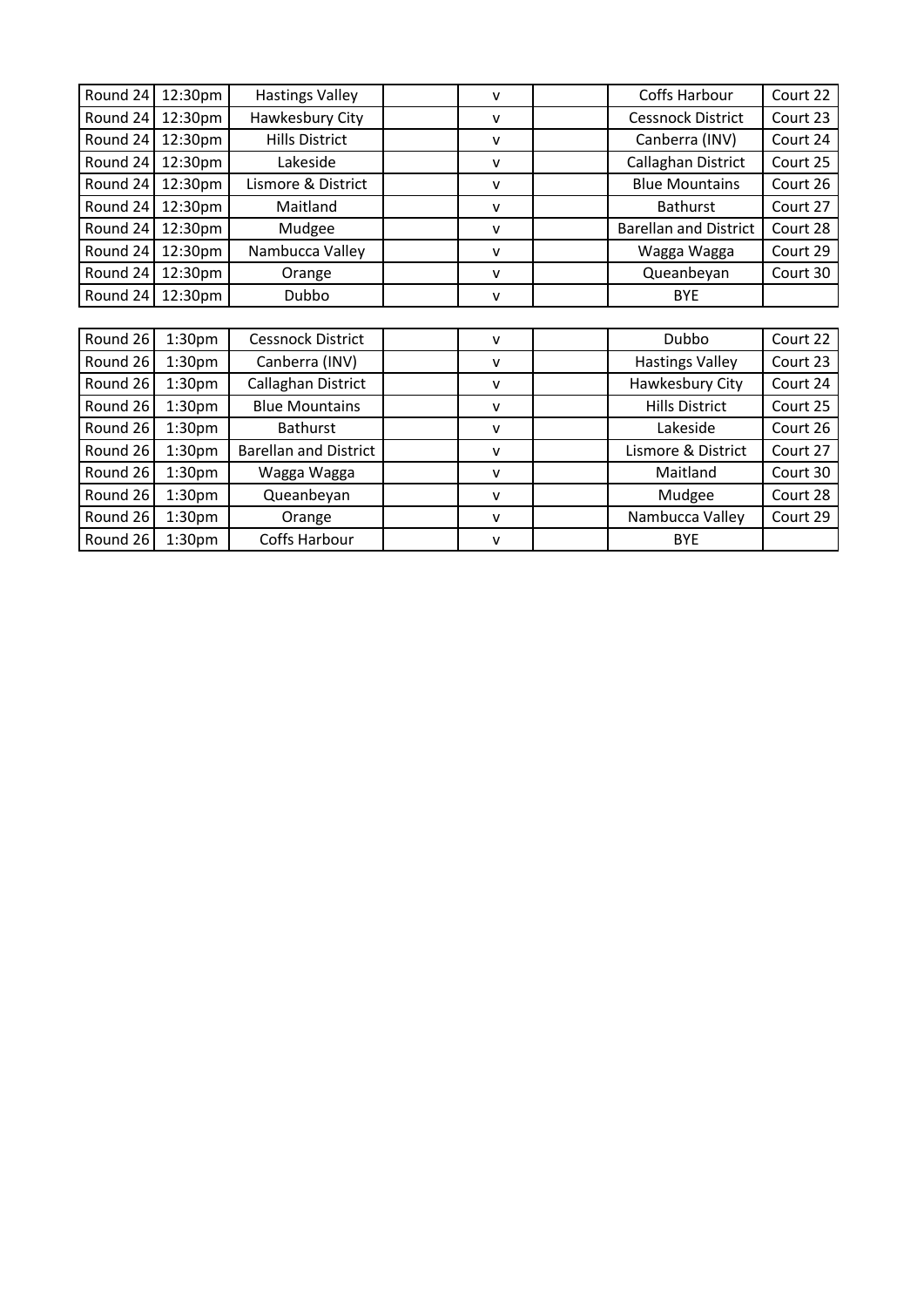| DAY <sub>3</sub> |         |                              |  |              |  |                              |          |
|------------------|---------|------------------------------|--|--------------|--|------------------------------|----------|
| Round 29         | 9:00am  | Coffs Harbour                |  | v            |  | Canberra (INV)               | Court 01 |
| Round 29         | 9:00am  | Dubbo                        |  | ٧            |  | Callaghan District           | Court 02 |
| Round 29         | 9:00am  | <b>Hastings Valley</b>       |  | v            |  | <b>Blue Mountains</b>        | Court 04 |
| Round 29         | 9:00am  | Hawkesbury City              |  | v            |  | <b>Bathurst</b>              | Court 07 |
| Round 29         | 9:00am  | <b>Hills District</b>        |  | v            |  | <b>Barellan and District</b> | Court 08 |
| Round 29         | 9:00am  | Lakeside                     |  | v            |  | Wagga Wagga                  | Court 09 |
| Round 29         | 9:00am  | Lismore & District           |  | $\mathsf{V}$ |  | Queanbeyan                   | Court 11 |
| Round 29         | 9:00am  | Maitland                     |  | $\mathsf{v}$ |  | Orange                       | Court 13 |
| Round 29         | 9:00am  | Mudgee                       |  | v            |  | Nambucca Valley              | Court 18 |
| Round 29         | 9:00am  | <b>Cessnock District</b>     |  | v            |  | <b>BYE</b>                   |          |
|                  |         |                              |  |              |  |                              |          |
| Round 31         | 10:00am | Callaghan District           |  | $\mathsf{V}$ |  | <b>Cessnock District</b>     | Court 01 |
| Round 31         | 10:00am | <b>Blue Mountains</b>        |  | v            |  | Coffs Harbour                | Court 02 |
| Round 31         | 10:00am | <b>Bathurst</b>              |  | v            |  | Dubbo                        | Court 04 |
| Round 31         | 10:00am | <b>Barellan and District</b> |  | v            |  | <b>Hastings Valley</b>       | Court 07 |
| Round 31         | 10:00am | Wagga Wagga                  |  | $\mathsf{v}$ |  | Hawkesbury City              | Court 08 |
| Round 31         | 10:00am | Queanbeyan                   |  | v            |  | <b>Hills District</b>        | Court 09 |
| Round 31         | 10:00am | Orange                       |  | $\mathsf{V}$ |  | Lakeside                     | Court 11 |
| Round 31         | 10:00am | Nambucca Valley              |  | v            |  | Lismore & District           | Court 13 |
| Round 31         | 10:00am | Mudgee                       |  | v            |  | Maitland                     | Court 18 |
| Round 31         | 10:00am | Canberra (INV)               |  | v            |  | <b>BYE</b>                   |          |
|                  |         |                              |  |              |  |                              |          |
| Round 33         | 11:00am | Canberra (INV)               |  | v            |  | <b>Blue Mountains</b>        | Court 01 |
| Round 33         | 11:00am | <b>Cessnock District</b>     |  | v            |  | <b>Bathurst</b>              | Court 02 |
| Round 33         | 11:00am | Coffs Harbour                |  | v            |  | <b>Barellan and District</b> | Court 04 |
| Round 33         | 11:00am | Dubbo                        |  | v            |  | Wagga Wagga                  | Court 07 |
| Round 33         | 11:00am | <b>Hastings Valley</b>       |  | v            |  | Queanbeyan                   | Court 08 |
| Round 33         | 11:00am | Hawkesbury City              |  | $\mathsf{V}$ |  | Orange                       | Court 09 |
| Round 33         | 11:00am | <b>Hills District</b>        |  | $\mathsf{v}$ |  | Nambucca Valley              | Court 11 |
| Round 33         | 11:00am | Lakeside                     |  | v            |  | Mudgee                       | Court 13 |
| Round 33         | 11:00am | Lismore & District           |  | v            |  | Maitland                     | Court 18 |
| Round 33         | 11:00am | Callaghan District           |  | v            |  | <b>BYE</b>                   |          |
|                  |         |                              |  |              |  |                              |          |
| Round 35         | 12:00pm | <b>Bathurst</b>              |  | v            |  | Callaghan District           | Court 01 |
| Round 35         | 12:00pm | <b>Barellan and District</b> |  | V            |  | Canberra (INV)               | Court 02 |
| Round 35         | 12:00pm | Wagga Wagga                  |  | ۷            |  | <b>Cessnock District</b>     | Court 04 |
| Round 35         | 12:00pm | Queanbeyan                   |  | V            |  | Coffs Harbour                | Court 07 |
| Round 35         | 12:00pm | Orange                       |  | v            |  | Dubbo                        | Court 08 |
| Round 35         | 12:00pm | Nambucca Valley              |  | v            |  | <b>Hastings Valley</b>       | Court 09 |
| Round 35         | 12:00pm | Mudgee                       |  | V            |  | Hawkesbury City              | Court 11 |
| Round 35         | 12:00pm | Maitland                     |  | v            |  | <b>Hills District</b>        | Court 13 |
| Round 35         | 12:00pm | Lismore & District           |  | v            |  | Lakeside                     | Court 18 |
| Round 35         | 12:00pm | <b>Blue Mountains</b>        |  | V            |  | <b>BYE</b>                   |          |